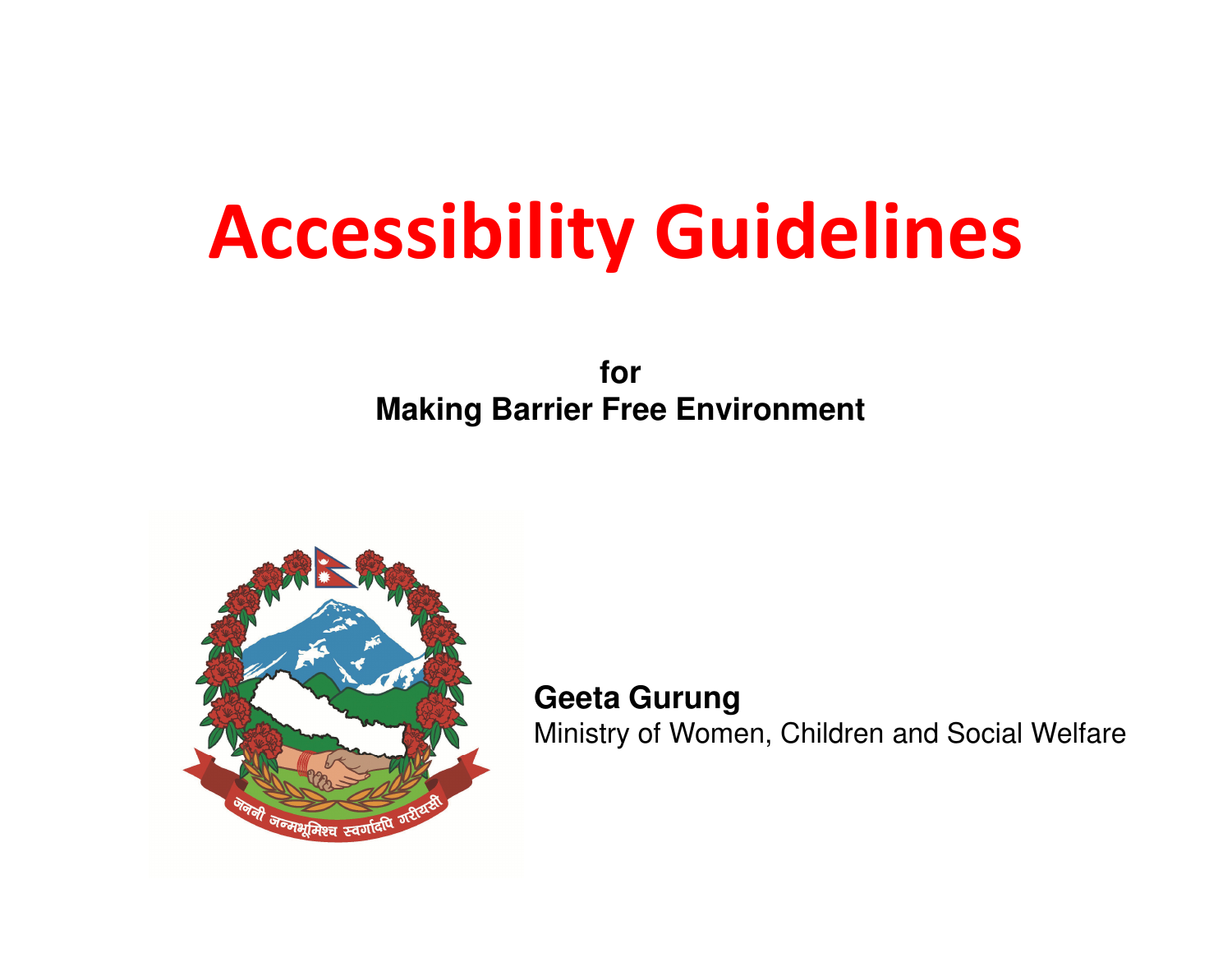## Need of Accessible Environment

#### For

- Personal Mobility
- Perform Daily Activities
- Social Participations
- Taking opportunities
- Feeling Equity and Dignity
- Enjoying services and Rights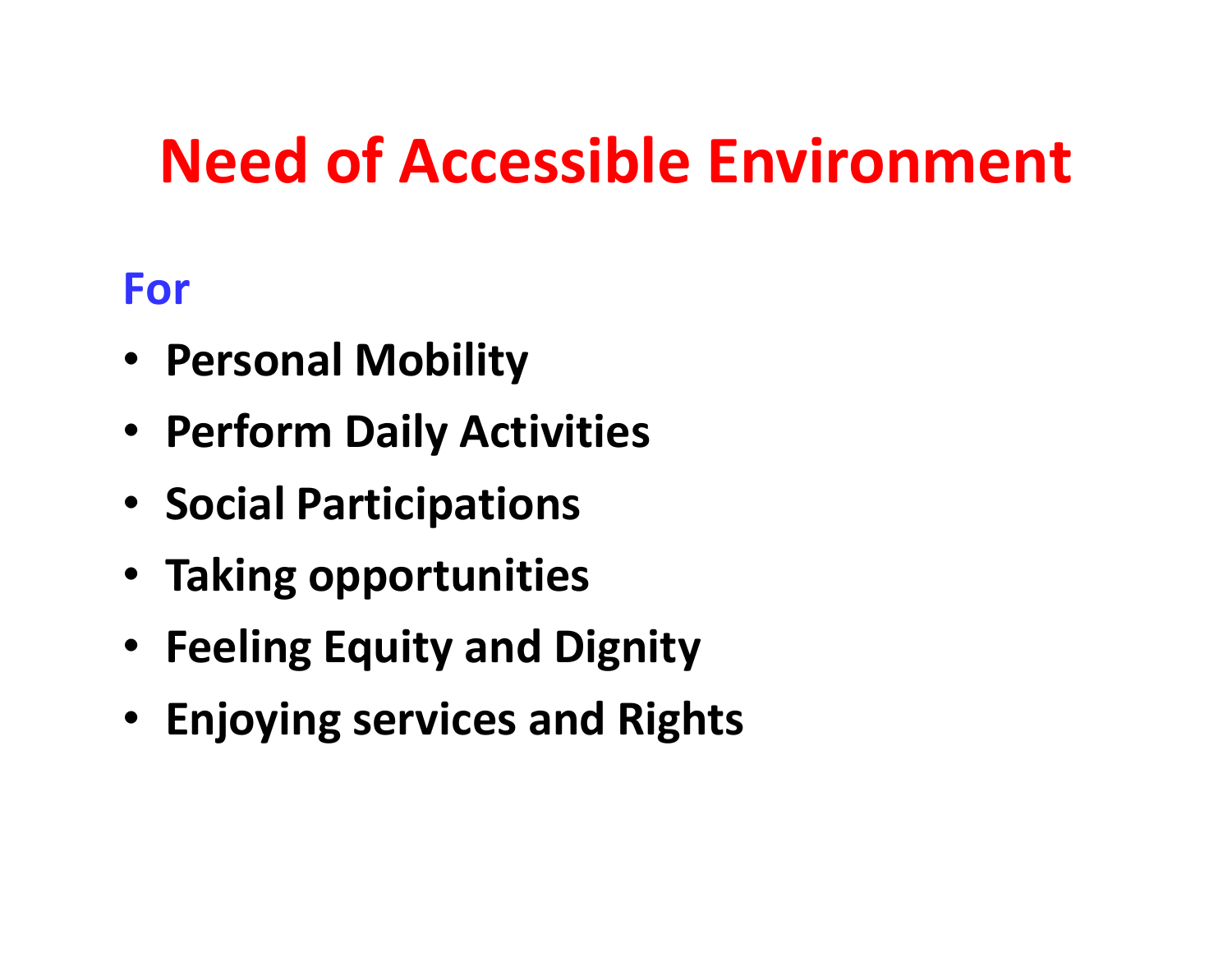### Current Legal Mandates

### • UNCRPD(Article 2)

- "Communication" includes languages, display of text, Braille, tactile communication, large print, accessible multimedia as well as written, audio, plain-language, human-reader and augmentative and alternative modes, means and formats of communication, including accessible information and communication technology;
- "Language" includes spoken and signed languages and other forms of non spoken languages;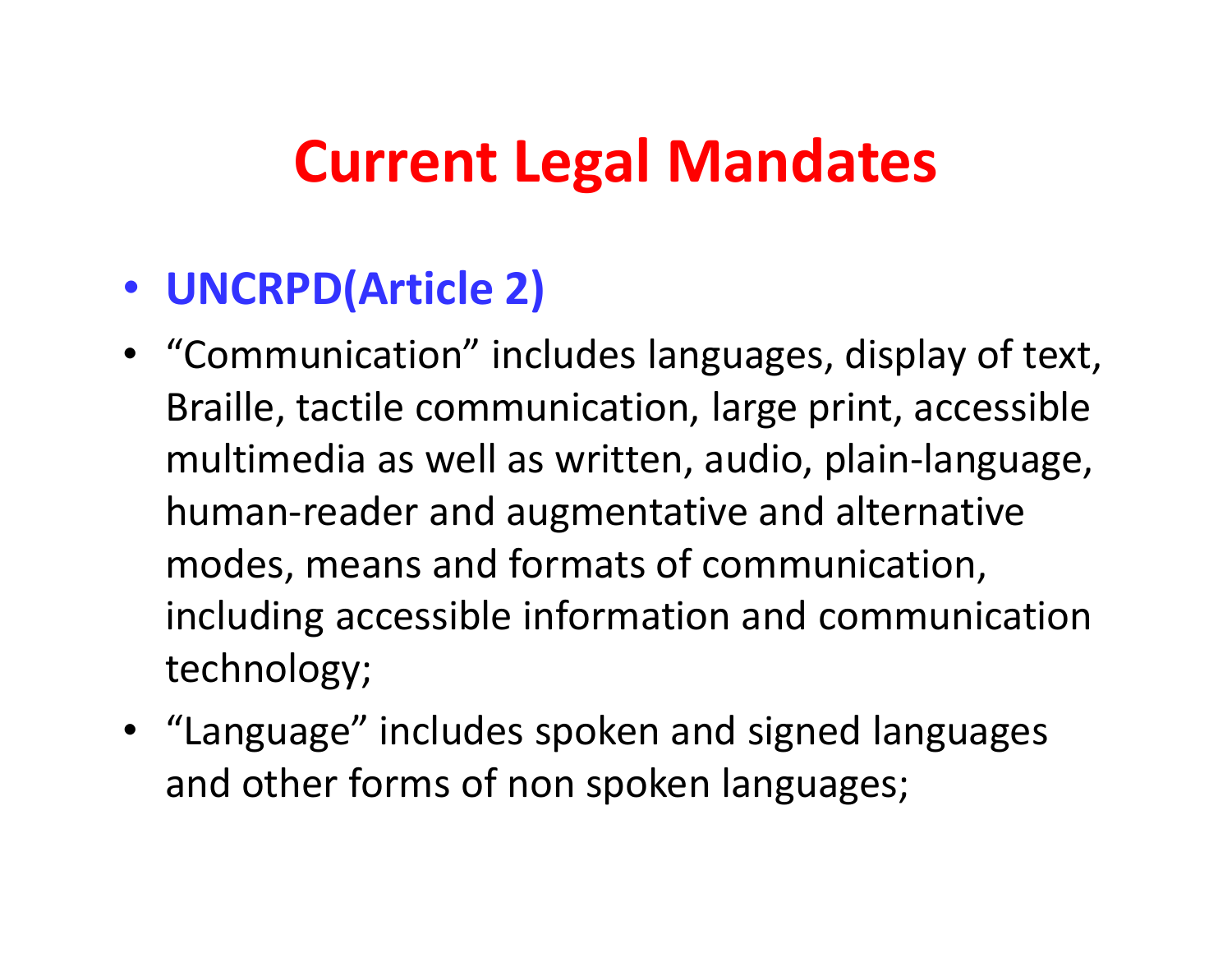#### Current Legal Mandates …

- • "Reasonable accommodation" means necessary and appropriate modification and adjustments not imposing a disproportionate or undue burden, where needed in a particular case, to ensure to persons with disabilities the enjoyment or exercise on an equal basis with others of all human rights and fundamental freedoms;
- "Universal design" means the design of products, environments, programmes and services to be usable by all people, to the greatest extent possible, without the need for adaptation or specialized design. "Universal design" shall not exclude assistive devices for particular groups of persons with disabilities where this is needed.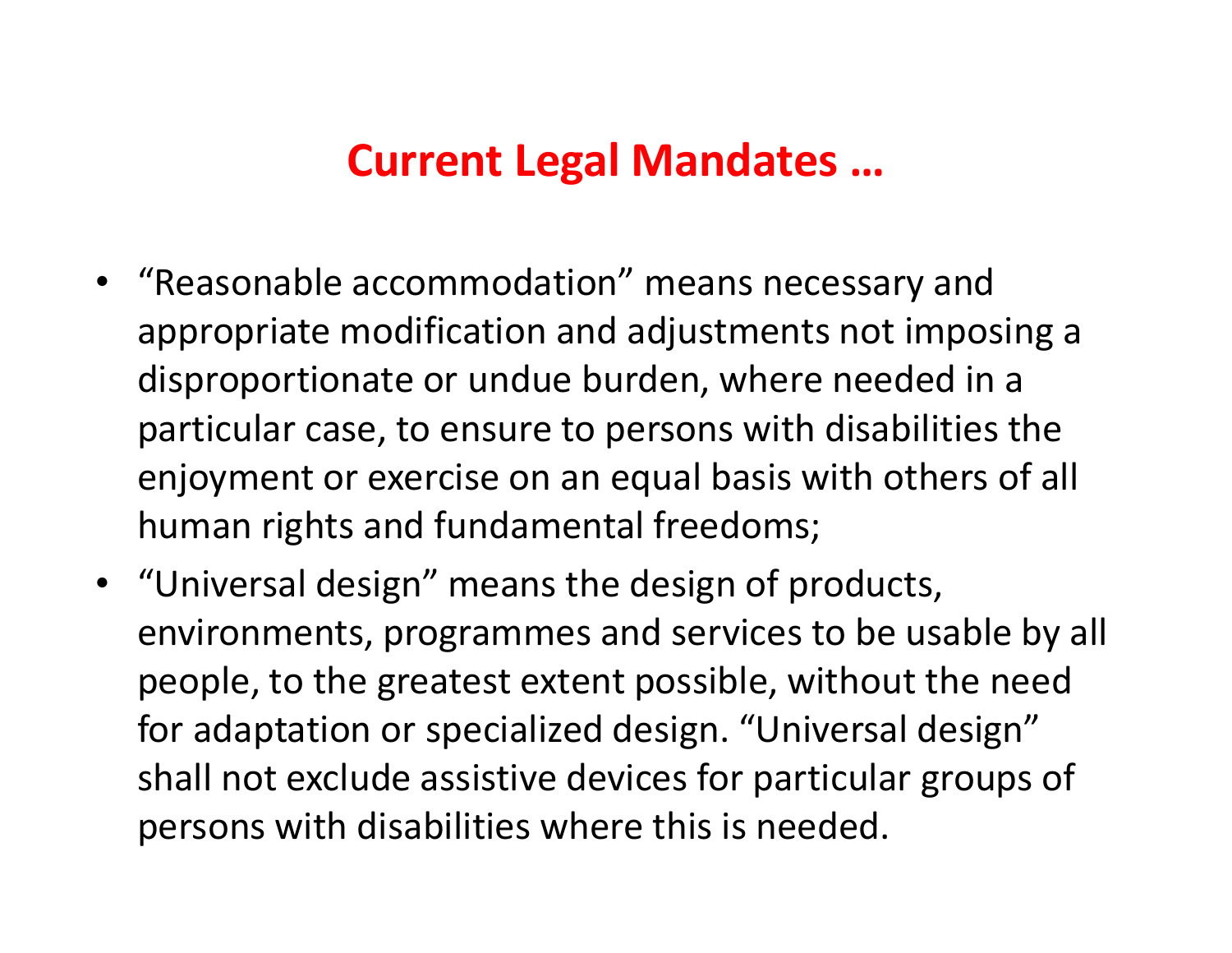### Current Legal Mandates

### • UNCRPD – Article 9 :

…..States Parties shall take appropriate measures to ensure to persons with disabilities access, on an equal basis with others, to the physical environment, to transportation, to information and communications, including information and communications technologies and systems, and to other facilities and services open or provided to the public, both in urban and in rural areas……….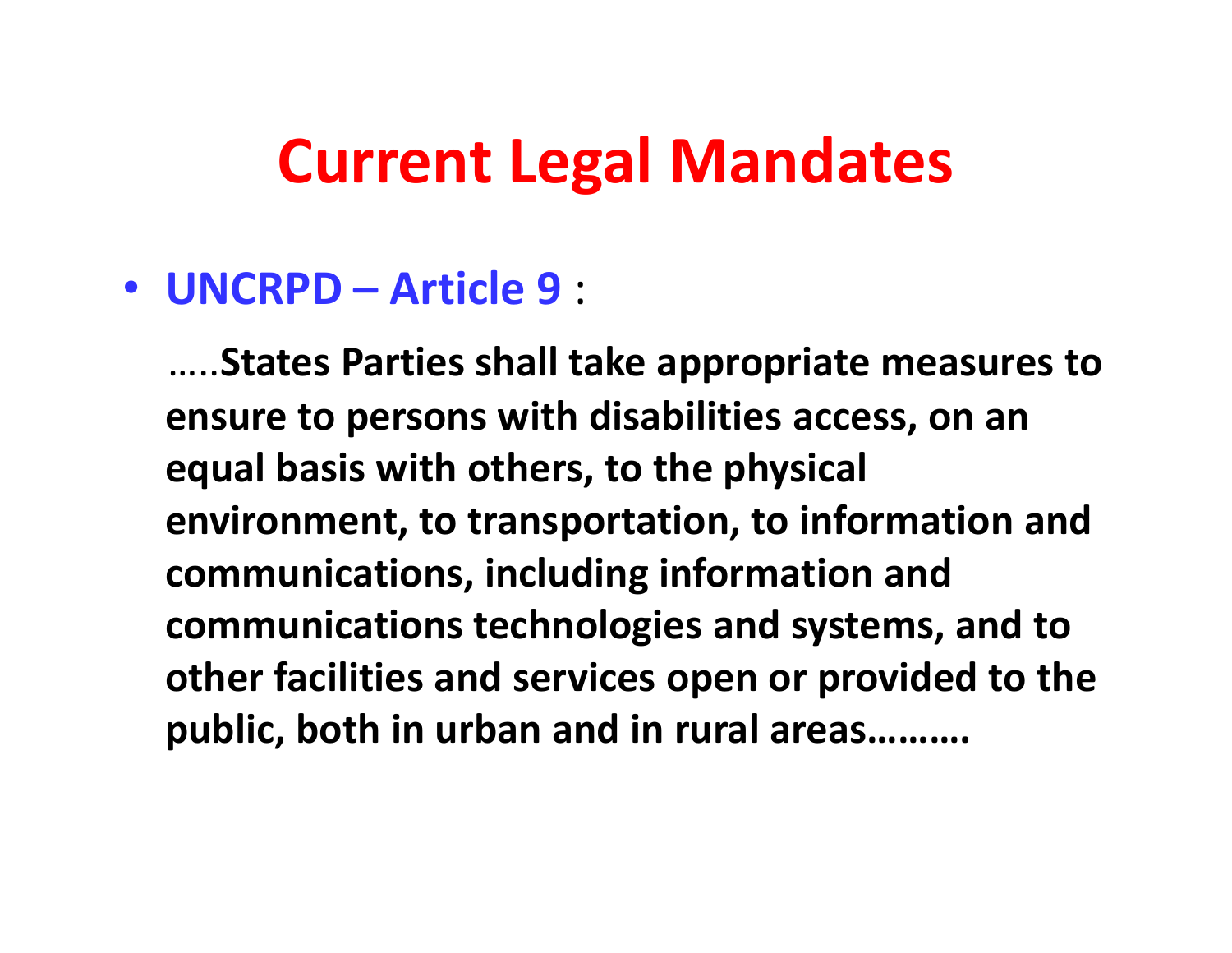#### Nepal National Building Code 2060, NBC 206 :

- 5.1: At least one *primary entrance* to a building shall be useable by the physically disabled and be on the level that would provide *access to elevators* where provided.
- 5.2: Access ramps for wheelchairs shall not have gradients in access of 1:12 level platforms shall be provided at max 1800 mm flight. Level platform shall also be provided at tops and changes of direction. The minimum widths of wheelchair accessible ramps shall be 900 mm for apartments and residential use and 1000 mm for all other building types. Handrails are required when the total rise exceeds 600 mm
- 5.3 : The areas accessible by wheelchair shall have a flush threshold and openings with minimum clear width of 775 mm. If double leaf entrance door are provided the single leaf opening shall meet the above clear width.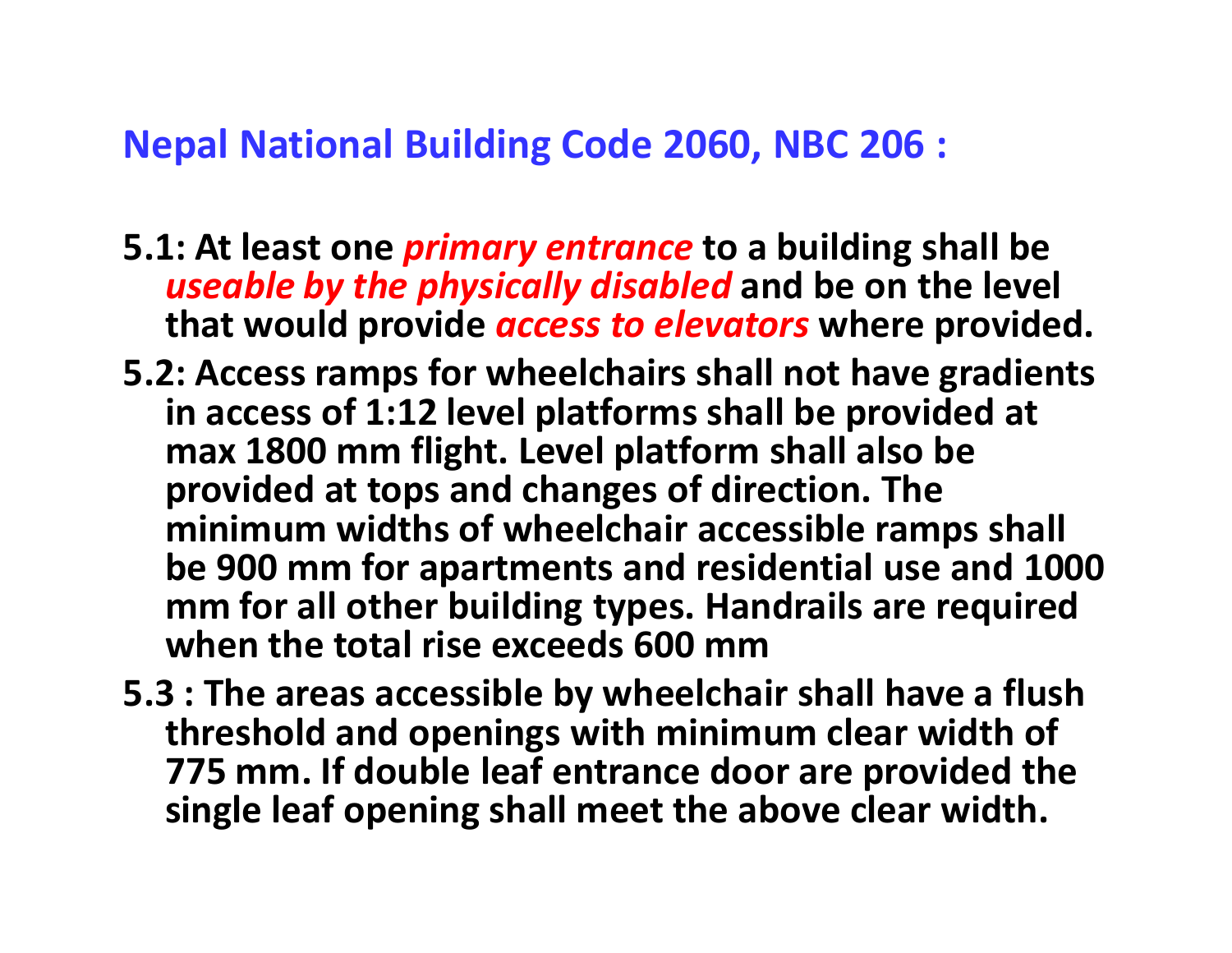- Special Education Policies 2053: Make special schools with special physical facilities for the mobility of persons with disabilities.
- SSRP  $2009 2015 : 100$  schools will be made meeting the needs of students with disabilities.
- Program Implementation Manual 2067/068 of Department of Education : has provided some compulsory standards for the physical structures of new school buildings and classrooms in line with national building code such as compulsory provision of ramp for wheelchair to have access to the door ofclassroom and toilet.
- Alternative Type Design for Classroom Construction for Terai and Hilly region separately with detail engineering sketch.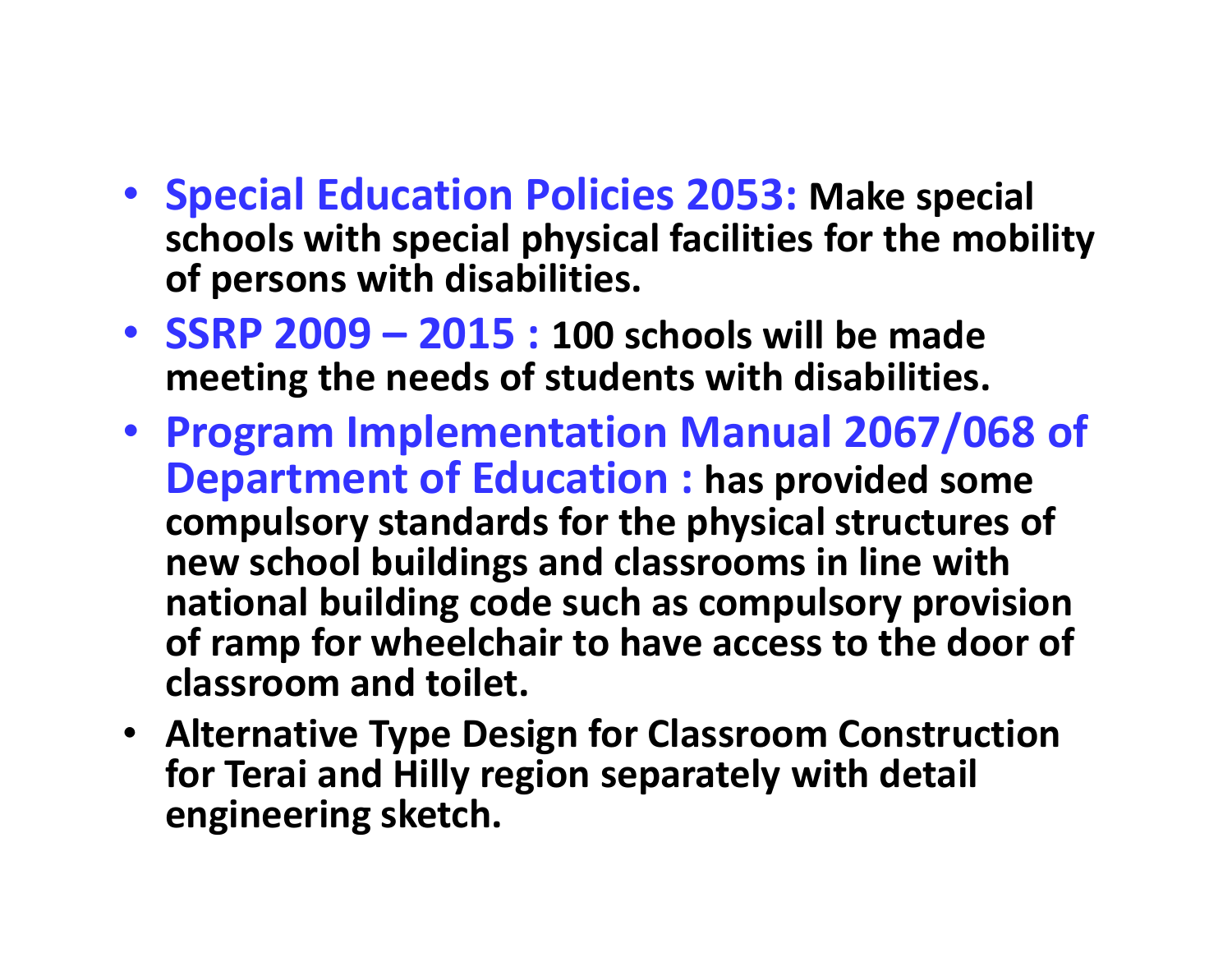#### National Policy and Plan of Action on Disability, 2063 :

Priority 6 for "Access"

- 6.4.1. A policy will be adopted to make disability friendly physical infrastructures that provide access to people with disability during design (mapping) and approval for construction of physical places of public importance (tall and large building, cinema buildings, banks, schools, hospitals, offices, streets, sidewalks etc.)
- 6.4.2. Management of public transportation (streets, sidewalks, traffic signs, bus, rail, air services etc.) will be prepared in a way that is favorable to disability.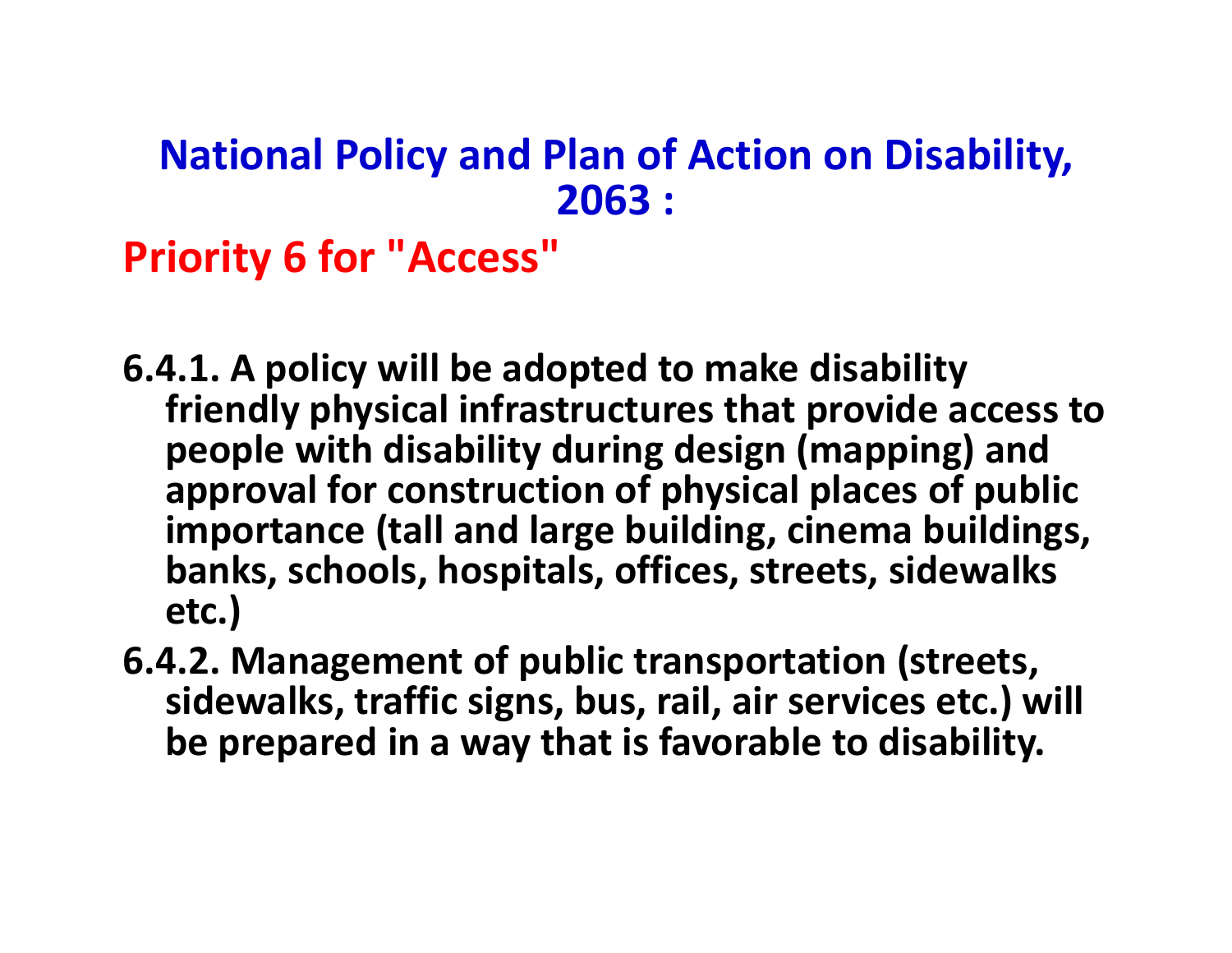### Government circulations :

- Circulation of NPC to MoE and other Ministries dated 2063-7-10
- Circulation of DoE to its local line agencies dated 2063-7-14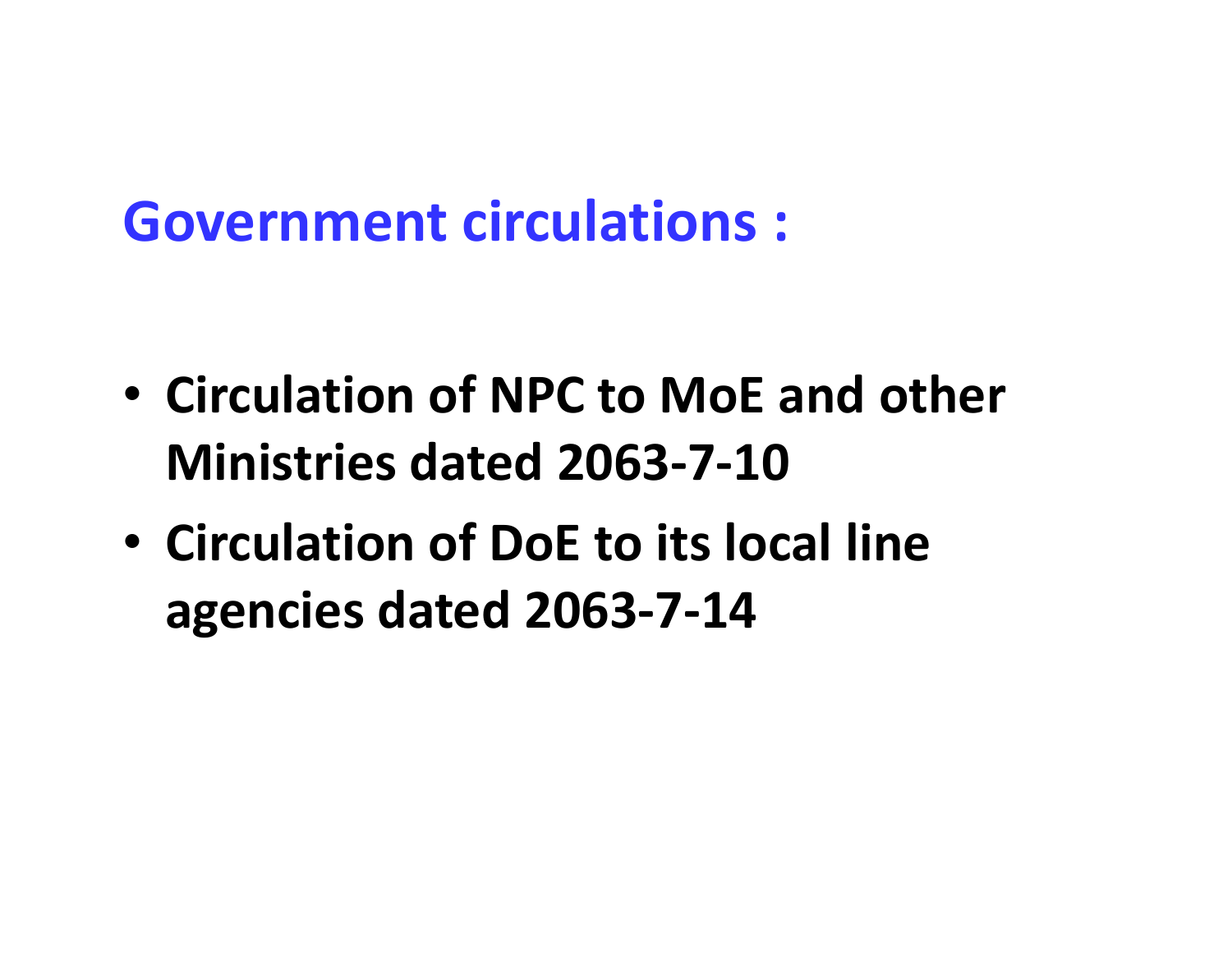### Current gaps

- Lack of similar understanding about accessibility /physical accessibility
- Low awareness level
- Lack of uniform standard and quality in practices.
- No comprehensive policies and laws to address the all requirements of physical accessibility.
- No comprehensive guide/manual to help for making accessible environment in universal design.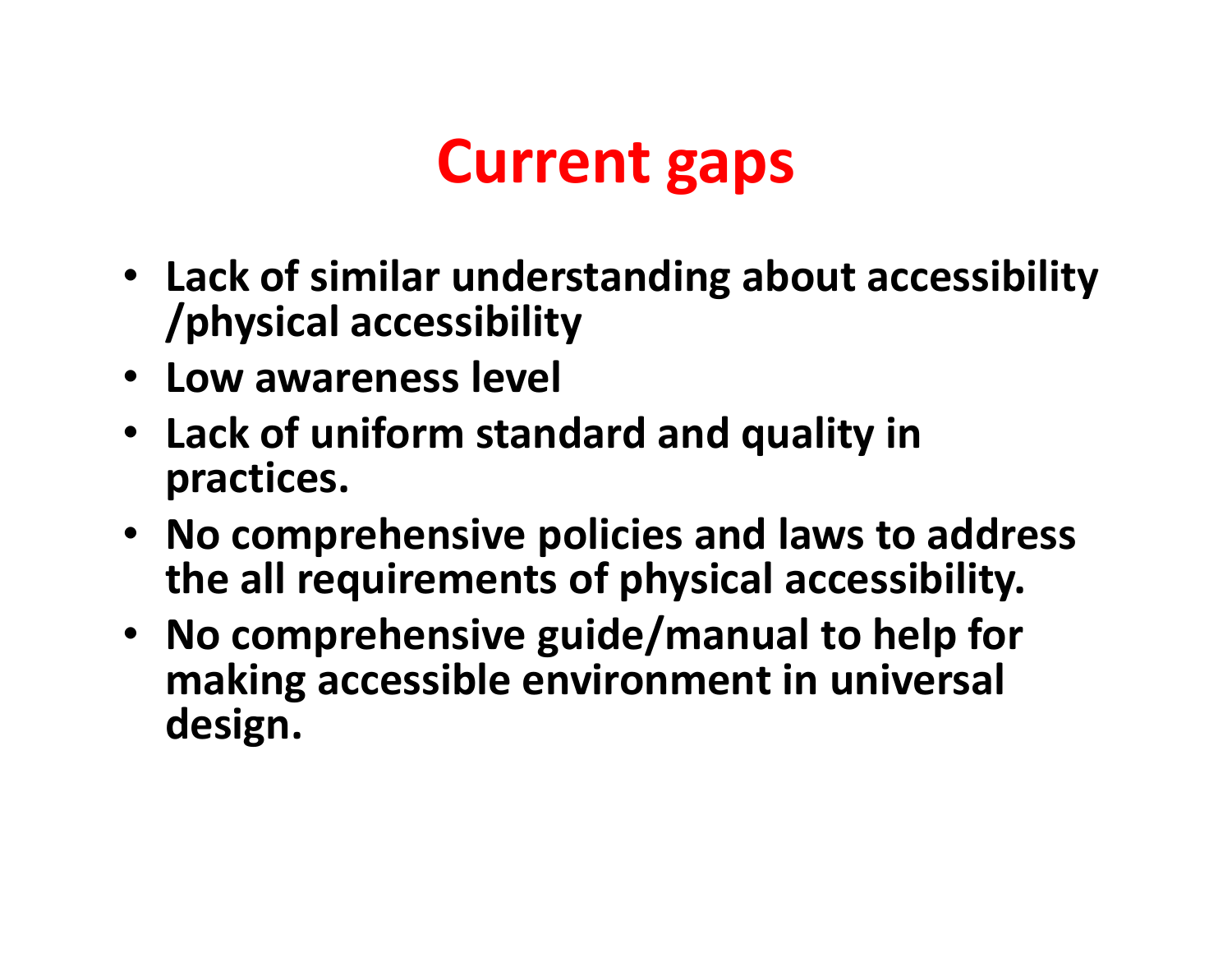# Need of Accessibility Guideline

#### For

- •Maintaining Universal Standard
- Addressing actual requirements of Rights holders
- Bringing Uniformity
- Quality control
- Awareness Raising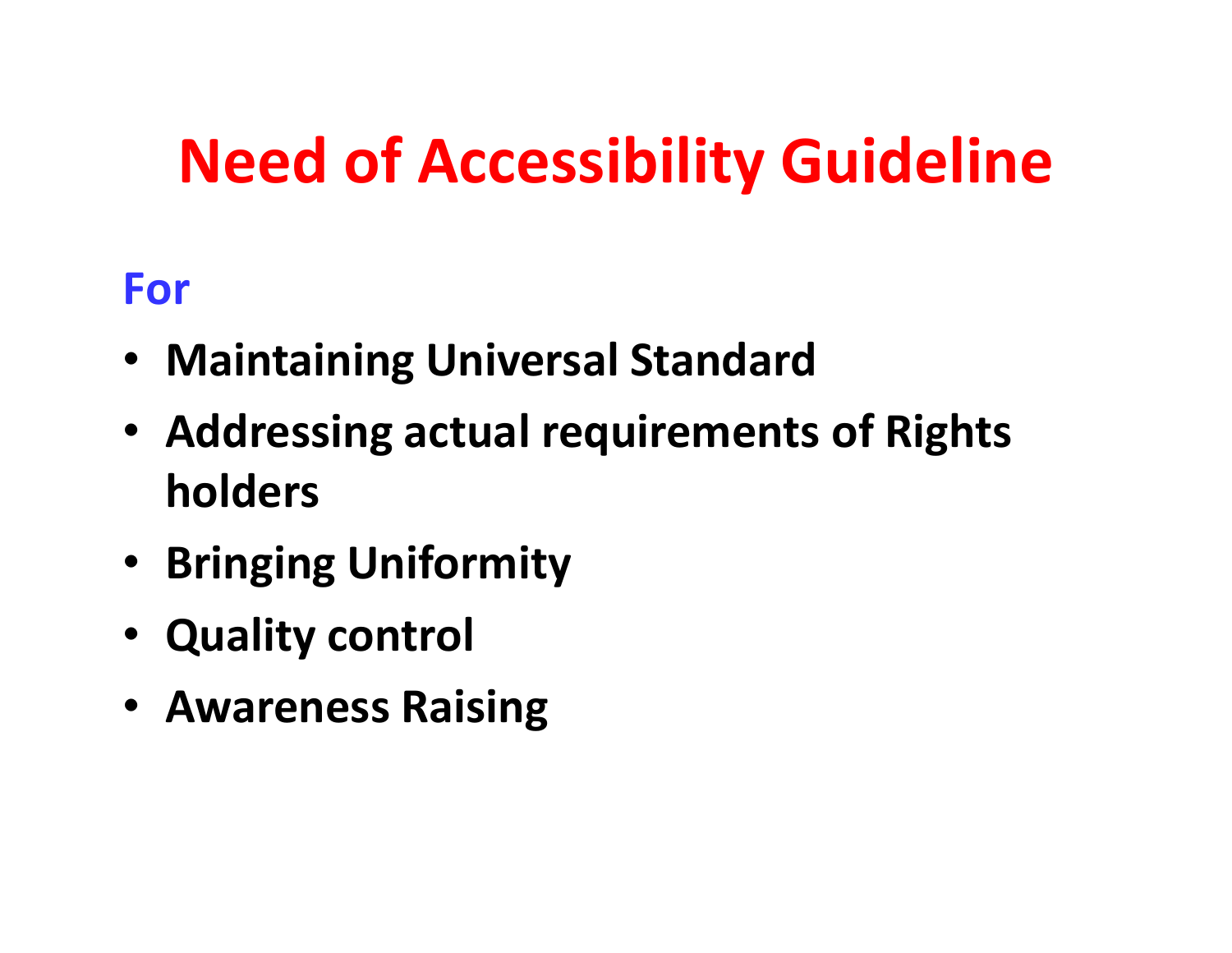# The Proposed guideline includes

- Detail requirements of accessible physical environment in universal design.
- Technical details with sketch and measurements
- Alternative Choices
- Pictures of model works
- Existing Legal provisions regarding accessibility matter in Nepal.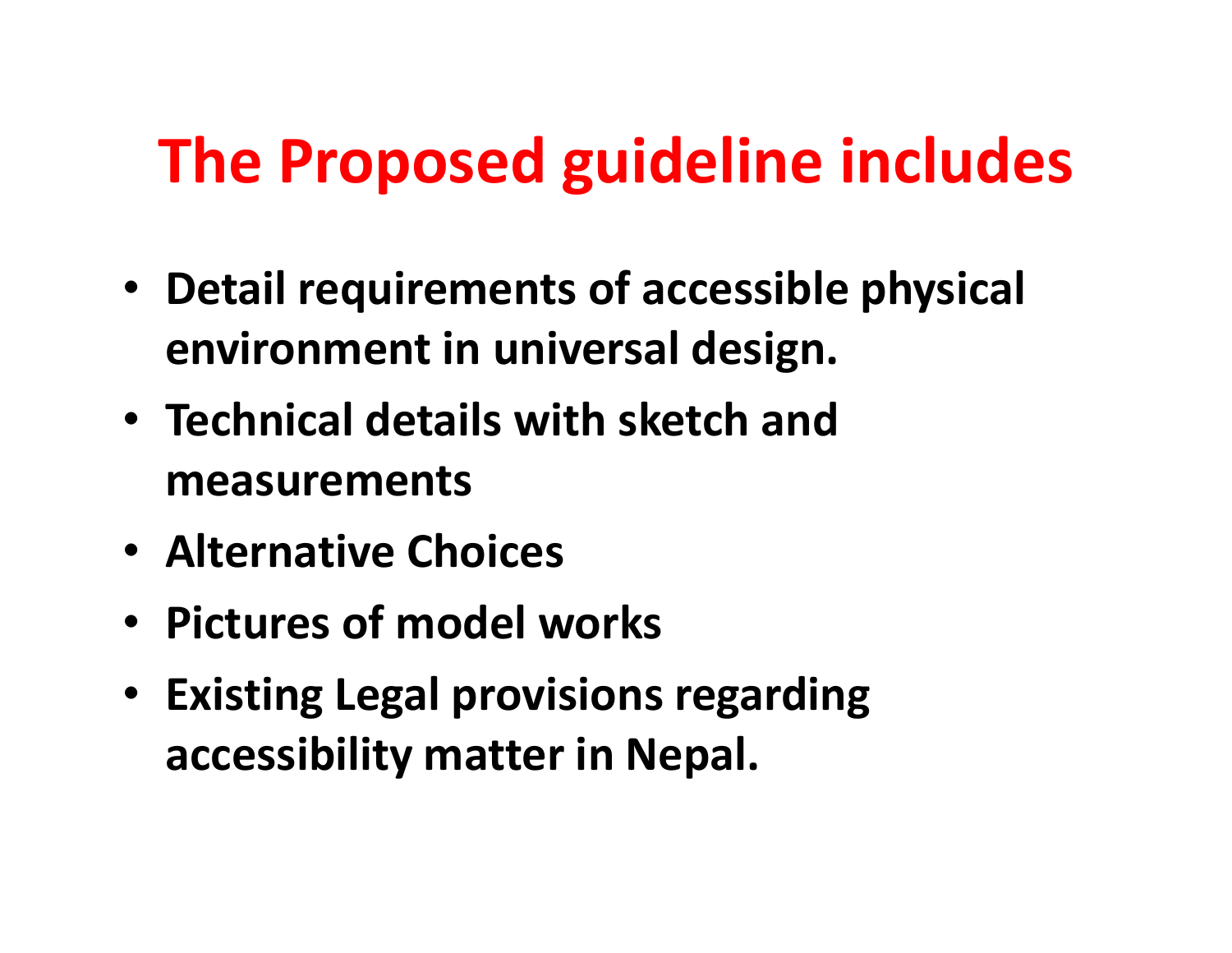### How are we going to develop it ?

- Setting mechanism for the task
- Study of International practices, policies and laws.
- Study of national research, assessment, and studies made on accessibility issues.
- Study of national policies and laws
- Study of universal design.
- Collection of accessibility requirement
- Translation and interpretation
- Engineering consultations
- Drafting, finalizing and printing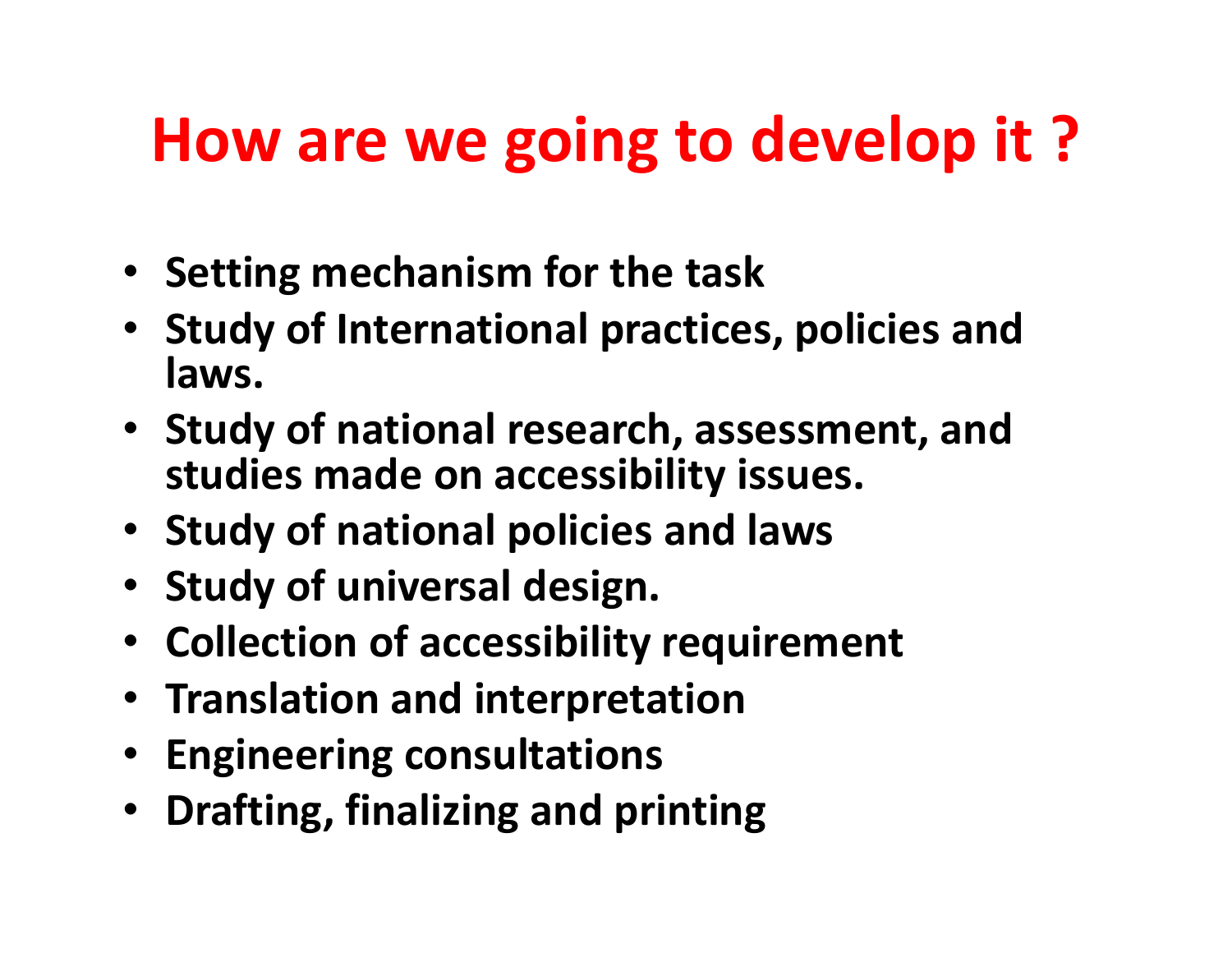### MAKE THE RIGHT REAL